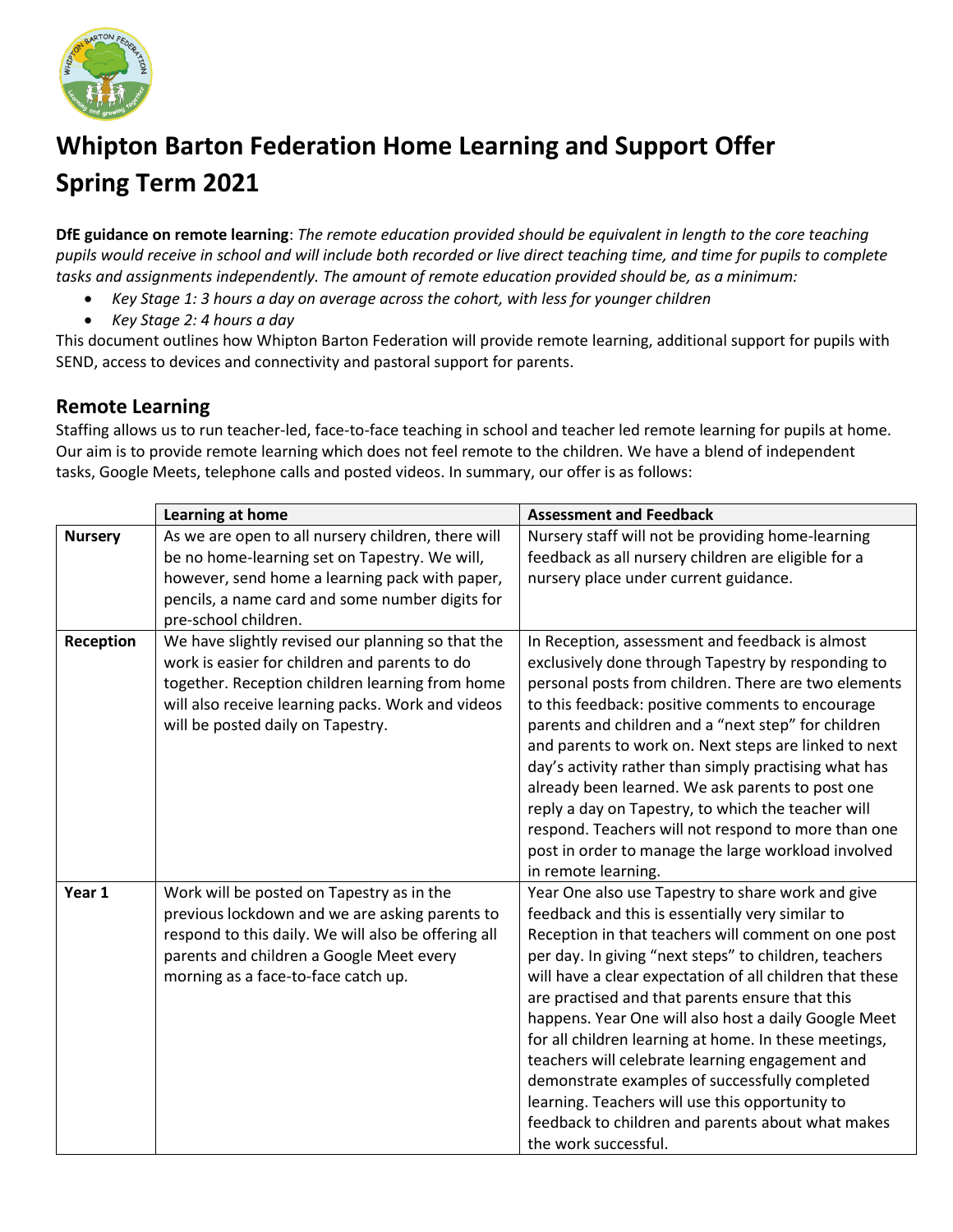| Year <sub>2</sub>  | We will post work daily on the Home Learning                                          | Teachers will upload daily learning on the website                                                             |
|--------------------|---------------------------------------------------------------------------------------|----------------------------------------------------------------------------------------------------------------|
|                    | page of our federation website. Parents and                                           | along with links to the Google Meets for home                                                                  |
|                    | children visit the website at                                                         | learners, which will take place daily as in Year One.                                                          |
|                    | www.whiptonbarton.org and click on Year 2 on                                          | Teachers will also comment on individuals' work via                                                            |
|                    | the Home Learning drop-down. Children will be                                         | email or give collective feedback and show a gallery of                                                        |
|                    | expected to complete this work daily and email                                        | best work from previous day on the website. Teachers                                                           |
|                    | some examples they are really pleased with back                                       | will respond to children using Read Write Inc praise                                                           |
|                    | to their teacher at year2@whiptonbarton.org                                           | phrases for encouragement and then focus on giving                                                             |
|                    | Like Y1, Y2 will also be offering all parents and                                     | individual feedback on a piece of work, which is likely                                                        |
|                    | children a Google Meet every morning.                                                 | to be either mathematics or writing. Teachers will                                                             |
|                    |                                                                                       | annotate photographs of the pupils' work with a                                                                |
|                    |                                                                                       | positive comment and a next step and then email it                                                             |
|                    |                                                                                       | back to them daily. Where teachers feel a child has                                                            |
|                    |                                                                                       | significant misconceptions or is struggling generally,                                                         |
|                    |                                                                                       | they will arrange 1:1 Google Meets with individuals                                                            |
|                    |                                                                                       | via parents.                                                                                                   |
| <b>Phonics for</b> | It is vital that we keep up the excellent phonics                                     |                                                                                                                |
| all                | work we have been doing with the children. To                                         |                                                                                                                |
| Reception          | enable this, parents will receive a weekly email                                      |                                                                                                                |
| and KS1            | with links to phonics videos to watch daily. This is                                  |                                                                                                                |
| children           | an excellent resource and will enable parents to                                      |                                                                                                                |
|                    | practise regularly with their children.                                               |                                                                                                                |
| Year 3, 4, 5       | Accessing learning for these year groups is the                                       | Assessment and feedback for children in the Junior                                                             |
| and 6              | same as for year two, via the federation website:                                     | School is very similar across all year groups. There is a                                                      |
|                    | www.whiptonbarton.org. Again, we expect<br>children to send examples of work to their | daily Google Meet for home learners in all years which<br>is used to discuss learning and screen-share to show |
|                    | teachers. The email addresses to send work are                                        | examples of work for assessment and discussion.                                                                |
|                    | also similar: year3@whiptonbarton.org,                                                | Teachers send personalized emails to children for the                                                          |
|                    | year4@whiptonbarton.org etc We will also be                                           | work they receive and these often contain images of                                                            |
|                    | offering all parents and children of KS2 a Google                                     | the children's work annotated by the teacher and a                                                             |
|                    | Meet every morning.                                                                   | clear "next step" for the children's learning. Teachers                                                        |
|                    |                                                                                       | will do this twice a week as a minimum. Teachers will                                                          |
|                    |                                                                                       | use a range of methods to gauge children's                                                                     |
|                    |                                                                                       | understanding of what has been taught including                                                                |
|                    |                                                                                       | quizzes and self-marked tests. If teachers feel the                                                            |
|                    |                                                                                       | children have made simple mistakes in their work,                                                              |
|                    |                                                                                       | they will address these through the feedback                                                                   |
|                    |                                                                                       | described above. If children have more serious                                                                 |
|                    |                                                                                       | misconceptions, teachers will adjust their planning                                                            |
|                    |                                                                                       | and address the misconceptions in their teaching.                                                              |
|                    | Keeping our learning family together!                                                 |                                                                                                                |

#### It is really important that we stick together in these difficult times and that those children learning at home and at school do not become strangers to each other. To overcome this we are doing a number of things:

- Weekly year group Google Meets a chance for all the children to meet up online to say hello and share the best bits of the week.
- Facebook posts to share a selection of the learning happening at home and at school.
- Challenge Tuesday a chance for all our school community to undertake a small challenge; on a Tuesday!
- Home Learning Newsletter a weekly newsletter to share a selection of home learning from Reception to Year 6.

Teachers will monitor pupils' level of engagement daily. They will be responsible for following up non-engagement with parents in the first instance and then pass on any concerns to SLT at the end of each week. SLT will follow this up.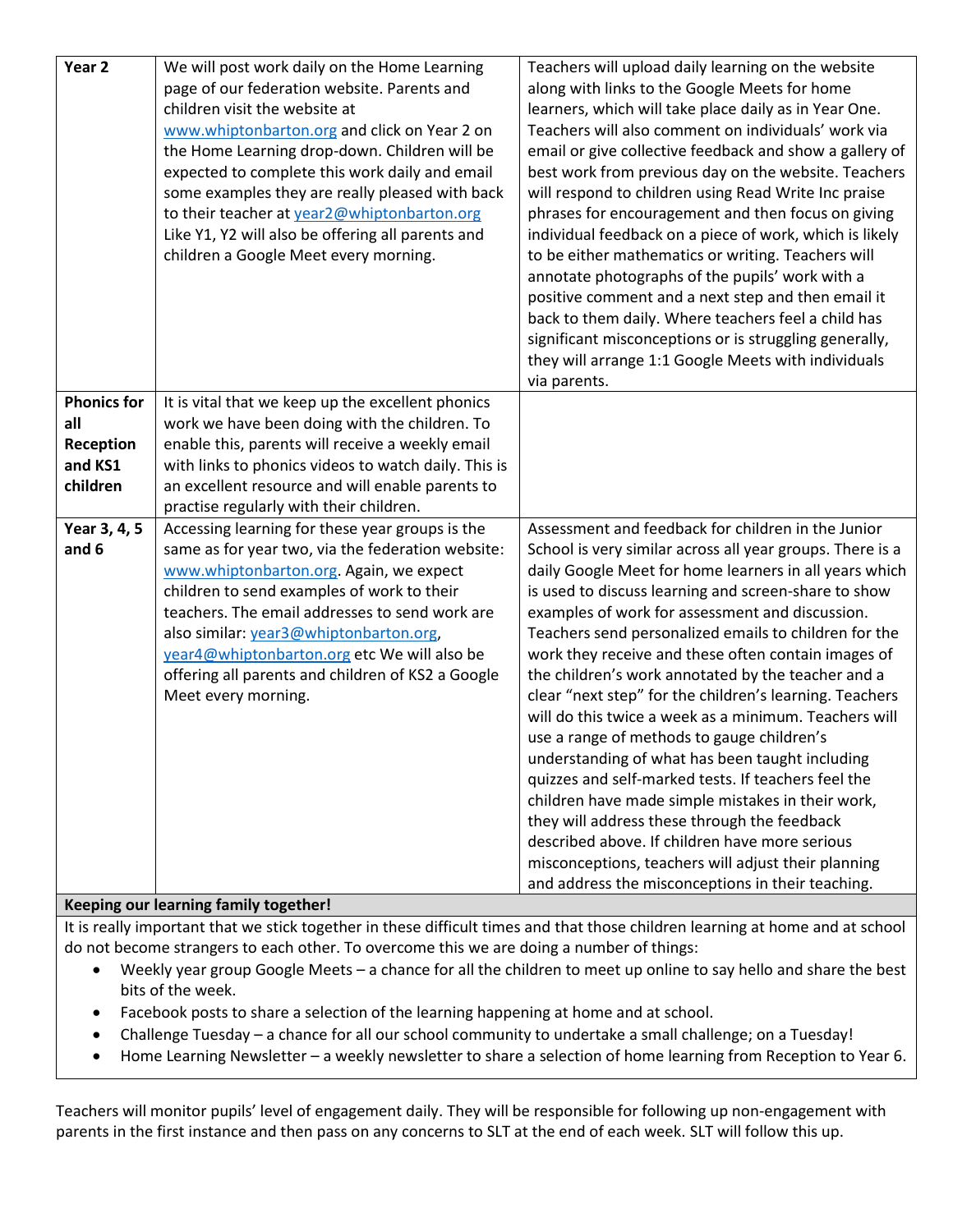# **Additional support for pupils with special educational needs and English as an additional language**

Any child not in school who has an EHCP, who is on our SEND register as needing additional learning support or who has EAL will receive support from the class teacher or personalised support from our SEND/EAL team depending on their level of need (tier). In summary, our offer is as follows:

| Level of          | Level of support for pupils with SEND                                                                                                                                                                        |  |
|-------------------|--------------------------------------------------------------------------------------------------------------------------------------------------------------------------------------------------------------|--|
| need<br>Tier 1    | Class teachers plan the home learning activities and T1 additional support for SEND children in their class:                                                                                                 |  |
|                   | Class teachers monitor SEND children and how they are accessing the home learning.                                                                                                                           |  |
|                   | $\bullet$<br>Class teachers work with the SEND TA and SENDCo to ensure SEND children are engaging in the home                                                                                                |  |
|                   | learning and if there is a need for T2 level of SEND provision / support.                                                                                                                                    |  |
|                   |                                                                                                                                                                                                              |  |
|                   | Class teachers raise any concerns / issues with access, engagement or safeguarding with the SENDCo.<br>$\bullet$<br>SENDCo monitors the home learning and 'in school' provision / practices & reports to SLT |  |
| Tier 2            | SENDCo and SEND TAs plan and deliver the T2 additional support:                                                                                                                                              |  |
|                   | Google meet / phone / email remote support from SEND TA for target SEND children                                                                                                                             |  |
|                   |                                                                                                                                                                                                              |  |
|                   | SALT programmes & Language Link interventions:                                                                                                                                                               |  |
|                   | Infants - individual home packs provided and weekly phone/google meet support from HC / JC.                                                                                                                  |  |
|                   | Children in school continue with the speech programmes                                                                                                                                                       |  |
|                   | Juniors - any children on a speech programme google meet sessions with KE                                                                                                                                    |  |
|                   |                                                                                                                                                                                                              |  |
|                   | SENDCo monitors engagement and quality                                                                                                                                                                       |  |
| Tier 3            | SENDCo identifies individual needs with class teachers and SEND TA.                                                                                                                                          |  |
|                   | Infants:                                                                                                                                                                                                     |  |
|                   | 1:1 sessions for target children (children come in to school for an hour for 1:1 teaching with a SEND TA)                                                                                                    |  |
|                   | Willow times per week                                                                                                                                                                                        |  |
|                   | KS1 Personalised Learning Provision - daily 11-12am<br>$\bullet$                                                                                                                                             |  |
|                   | Juniors:                                                                                                                                                                                                     |  |
|                   | SEND TAs remote working with individual children e.g. Stairway to Spelling, Project X, Thrive                                                                                                                |  |
|                   | KS2 Personalised Learning Provision - daily                                                                                                                                                                  |  |
|                   | SENDCo continues to work with other services and professionals to support how the school is managing the                                                                                                     |  |
|                   | outcomes on the EHCPs. SENDCo - monitors engagement and quality.                                                                                                                                             |  |
| Level of          | Level of support for pupils with EAL                                                                                                                                                                         |  |
| need              |                                                                                                                                                                                                              |  |
| Tier 1            | EAL school lead (JB) & SENDco (AH) RAG rate EAL children - to identify T1-3 level of support:                                                                                                                |  |
|                   | JR alerts parents to information that comes out from school (generic sent message in home languages)                                                                                                         |  |
|                   | Sign post parents to local authority / government advice.                                                                                                                                                    |  |
|                   | Sign post parents to EAL (Babcock) support they are offering during lock-down.                                                                                                                               |  |
| Tier <sub>2</sub> | JB - check in families                                                                                                                                                                                       |  |
|                   | Teachers speak to JR. JR will contact EAL parents if they have concerns.                                                                                                                                     |  |
| Tier 3            | School works with EAL advisory service and other relevant professionals.                                                                                                                                     |  |

# **Access to devices and connectivity**

Access to reliable internet connection is vital if remote learning is to be successful. We have ring-fenced a bank of tablets and laptops and have an efficient system for distributing these to parents. By Thursday 14<sup>th</sup> January, we had distributed thirty-six of the forty requested devices. Parents request devices via a forms link which will be circulated weekly to ensure parents continue to be able to request devices if needed. We have also gathered information from parents who do not have fixed home broadband and will apply on their behalf for additional data under the DfE scheme: <https://get-help-with-tech.education.gov.uk/about-increasing-mobile-data>